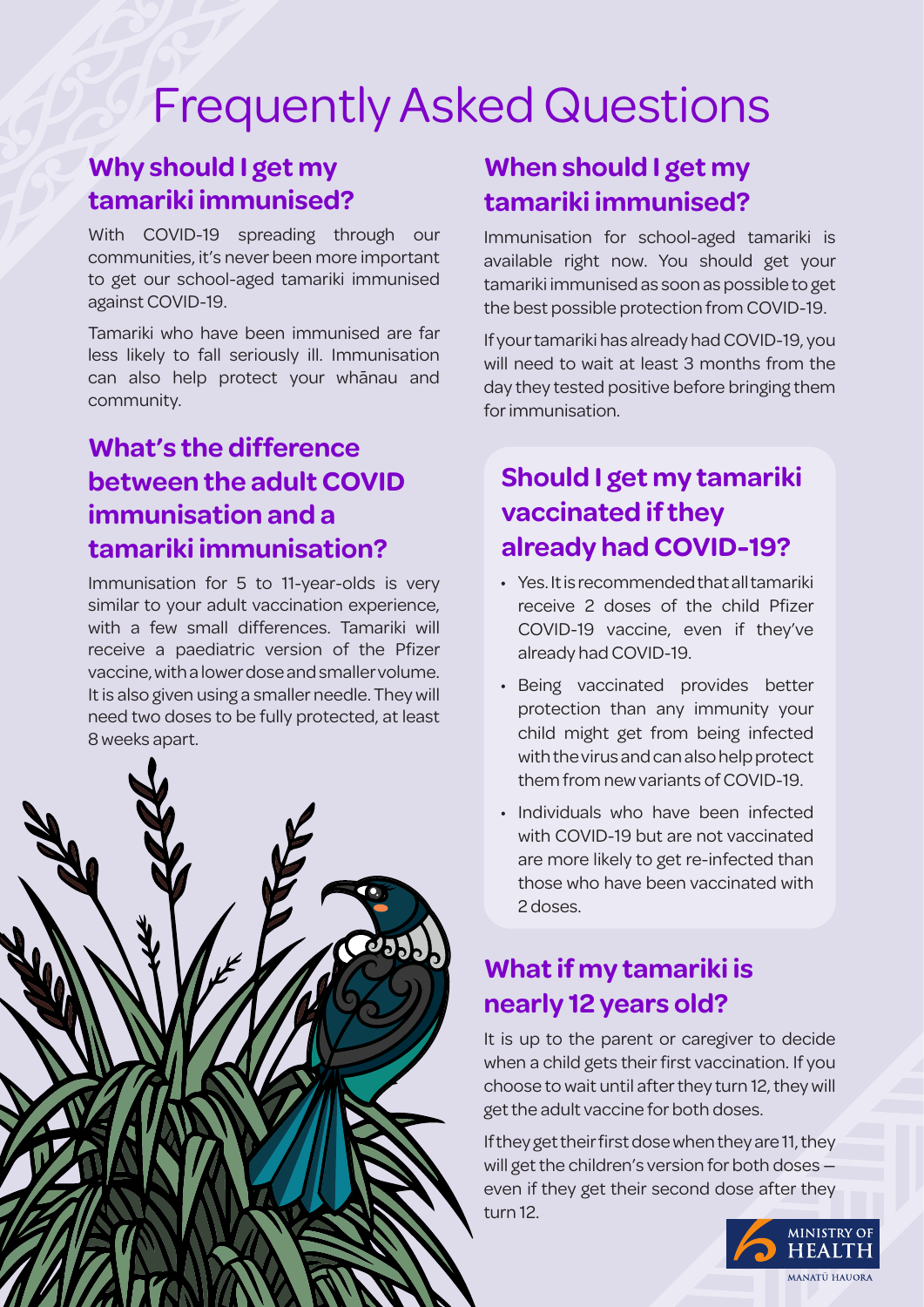## **What if my tamariki has allergies?**

The Pfizer COVID-19 vaccine is safe for people with food allergies. Unlike some other vaccines, there is no food, gelatin or latex in the Pfizer vaccine, and it is not grown in eggs.

If a child has a history of an immediate allergic reaction to other products, including food, medicines or other vaccines, they can still have this vaccine but are asked to stay a little longer (at least 30 minutes) for monitoring. Vaccinators are trained to recognise these symptoms and have the appropriate equipment to treat people on site.

#### **What are the side effects?**

As with any immunisation, your child is likely to have a sore arm and get redness, pain or swelling at the injection site.

Other reactions that can occur, usually within one or two days, include:

- Headache
- A fever (feeling hot)
- Nausea (feeling sick), vomiting, diarrhea
- Fatigue
- General discomfort (feeling unwell, aches and pains).

These are common and show that the vaccine is working. Encouraging rest and offering plenty of fluids will help. Severe reactions to the Pfizer COVID-19 vaccine are very rare and usually occur within a few minutes of the vaccination. For this reason, you and your child will be put in an observation area for monitoring by clinical staff to ensure they receive any medical treatment if this occurs.

Signs of severe allergic reaction can include:

- Difficulty breathing
- Swelling of the face and throat
- A fast heartbeat
- A bad rash all over the body
- Dizziness and weakness.

If you notice your child experiencing any of these symptoms, let clinical staff know immediately. If you are not at a vaccination site, call 111.

Myocarditis and pericarditis are very rare but serious side effects of the Pfizer vaccine.

If your child has any of the following symptoms in the days or weeks after being vaccinated, get medical help right away.

Symptoms of myocarditis and pericarditis:

- Discomfort, heaviness, tightness or pain in their chest
- Difficulty breathing
- Feelings of having a fast-beating, fluttering, or pounding heart
- Feeling faint, light-headed or dizzy.

### **Can my tamariki be immunised if they have had COVID already?**

Tamariki can still get immunised against COVID-19 if they've previously had the virus.

You should wait 3 months after recovery before bringing your child for a COVID-19 vaccination.